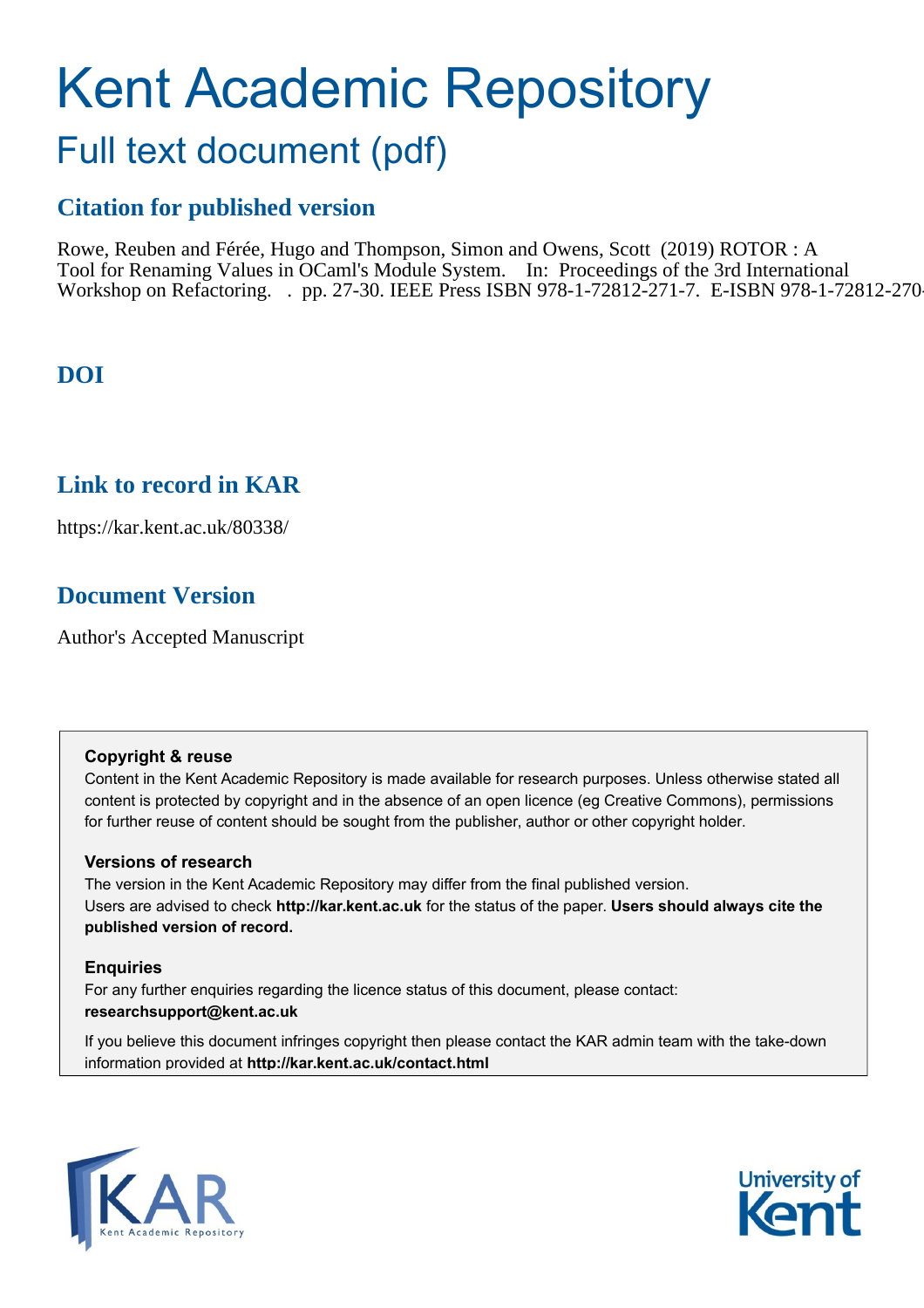# ROTOR: A Tool for Renaming Values in OCaml's Module System

Reuben N. S. Rowe, Hugo Férée, Simon J. Thompson, Scott Owens School of Computing University of Kent Canterbury, UK

{r.n.s.rowe, h.feree, s.j.thompson, s.a.owens}@kent.ac.uk

*Abstract*—The functional programming paradigm presents its own unique challenges to refactoring. For the **OCaml** language in particular, the expressiveness of its module system makes this a highly non-trivial task and there is currently no automated support for large-scale refactoring in the OCaml language.

We present ROTOR, a tool for automatically renaming toplevel value definitions in **OCaml**'s module system. To compute the effect of renaming, ROTOR relies on a novel concept which we call a *value extension*. This is a collection of related declarations in a program that must all be renamed at once. In practice, this leads to a notion of *dependency*: renaming a function **foo** in module **A** (mutually) depends on renaming function **foo** in module **B** etc.

We describe important aspects of ROTOR's design, implementation, and evaluation on two large codebases: Jane Street's **core** library and its dependencies, and the **OCaml** compiler itself. In these real-world settings we find that some cases involve a surprisingly complex network of dependencies, and that the use of the PPX preprocessor system presents significant challenges.

#### I. INTRODUCTION

Refactoring is a necessary and ongoing process in both the development and maintenance of any codebase [1]. Whilst individual refactoring steps are often conceptually very simple, applying them in practice can be complex and error-prone. Since refactorings are context sensitive, text-processing utilities are only effective up to a point: tools for refactoring must be *language-aware*.

In this paper, we report on our efforts to build the first largescale automatic refactoring tool for the OCaml language [2]. As a first step, we focus on renaming; this is a quintessential refactoring that often displays much of the complexity inherent in refactoring more generally. In particular, we implement automatic renaming of module-level value bindings.

OCaml has a rich and expressive module system, which makes renaming a particularly complex task. Types for modules may be independently declared, bound to (module type) identifiers, modified by various kinds of constraints, and used as annotations that trigger compiler checks. The use of functors (i.e. functions at the module level) introduces further coupling between the modules and module types declared in a program. Declarations in both modules and module types may be shadowed, and duplicated through the use of **include** statements.

Some of the issues are illustrated by the following example.

```
module type Stringable = sig
  type t
  val to_string : t -> string
end
module Pair(X : Stringable)(Y : Stringable) =
struct
  type t = X.t * Y.t
  let to_string (x, y) =(X.to_string x) ˆ " " ˆ (Y.to_string y)
end
module Int = struct
  type t = intlet to_string i = int_to_string i
end
module String = struct
  type t = string
  let to_string s = s
end
module P = Pair(Int)(String) ;;
print_endline (P.to_string (5, "Gold Rings") ;;
```
This program defines a functor **Pair** that takes two modules as arguments, which must conform to the **Stringable** module type. It also defines two structures **Int** and **String**, using them as arguments in an application of **Pair** and binding the result to the module **P**. Suppose we wanted to rename the to\_string function in the **Int** module. To do so correctly, we must take the following into account:

• Since **Int** is used as the first argument to an application of **Pair**, the to\_string member of **Pair**'s first parameter must be renamed.

• The first parameter of **Pair** is declared to be of module type **Stringable**, so to\_string in **Stringable** must be renamed.

• The second parameter of **Pair** is also declared to be of module type **Stringable**, so its to\_string member must be renamed.

• The **String** module is used as the second argument to an application of **Pair**, and so its to\_string member must also be renamed.

There are a couple of salient points in this example worth highlighting. Firstly, computing the desired result requires knowledge of the (static) semantics of the language. Although we could correctly rename the to\_string function in the **String** module by carrying out a global find-and-replace, this would result in renaming too many things. In particular, we do not need to rename the to\_string function declared in the body of the **Pair** functor.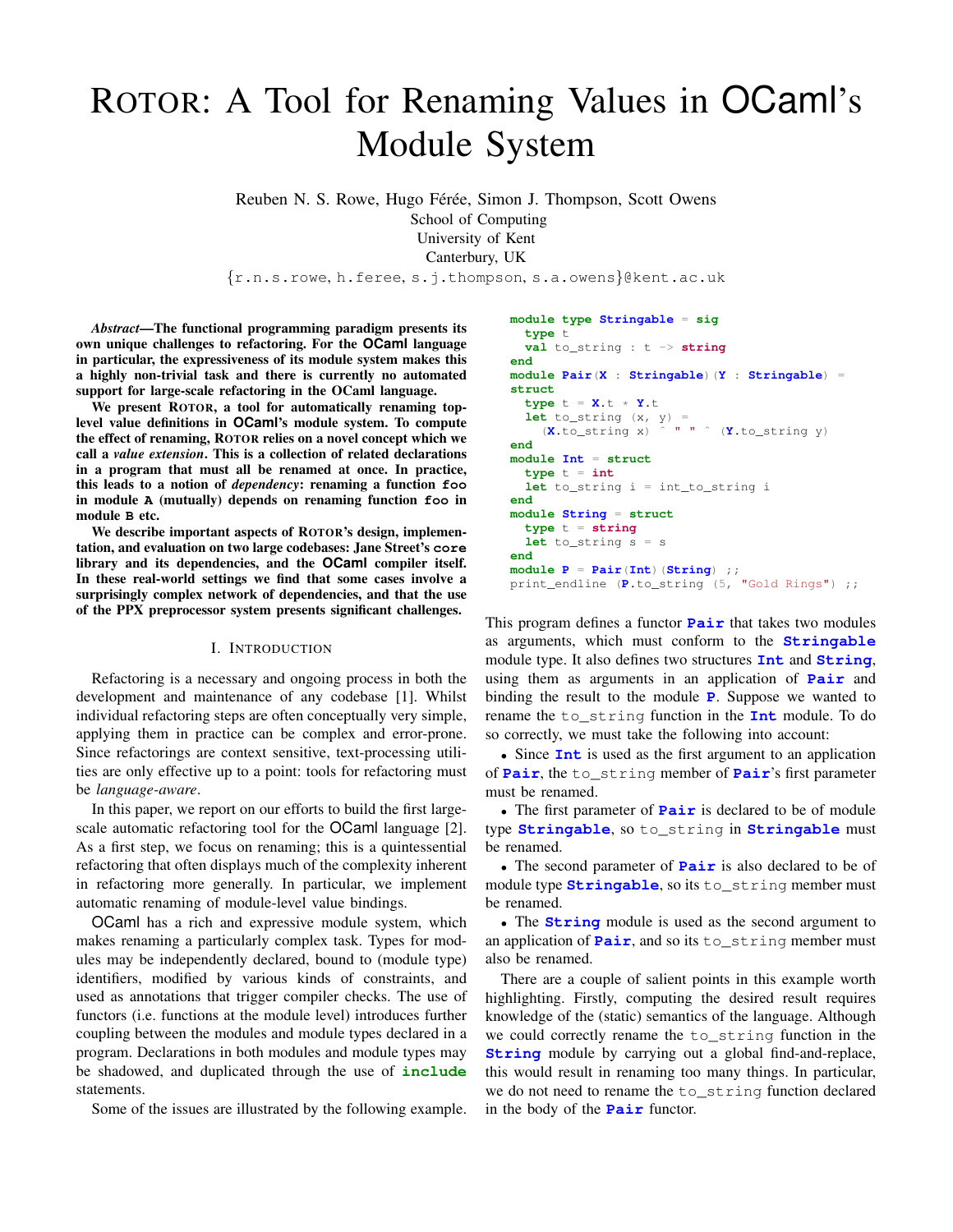Secondly, renaming value bindings in OCaml is not simply a matter of  $\alpha$ -renaming, à la Lambda Calculus [3]. The declaration of to\_string in the **Stringable** module type cannot really be said to *bind* the declarations of to\_string in the modules **Int** and **String**, as the abstraction  $\lambda x.M$ binds occurrences of the variable  $x$  in its body  $M$ . As a functional programming language, OCaml does of course incorporate the notion of binding found in Lambda Calculus. However here we also observe a separate phenomenon. The declarations of to\_string in the modules **Int** and **String** and the module type **Stringable** are all *related*, but in a different sense to that of (lambda) binding. We call a set of such related declarations the *extension* of a value. By this we mean to express the intuition that each of the declarations is a syntactic facet of the same underlying concept being modelled within the program.

Renaming the binding to\_string in the **Int** module thus actually *depends* on renaming other bindings in the program: failing to rename any one of them would result in the program being rejected by the compiler. Moreover, this is not simply an artifact of choosing to rename this particular binding; if we were to start with, say, to\_string in **String** or **Stringable** we would still have to rename the same set of bindings. These bindings are all *mutually* dependent on each other. Consequently, the phenomenon we observe here is distinct from the notion of a refactoring precondition [4]. We have formalised the above notions of value extension and renaming dependency for a large subset of OCaml using an abstract denotational model [5]. This has allowed us to characterise when two declarations should be considered related, and thus need to be renamed together.

An interesting aspect revealed by our analysis is that renaming must be careful to maintain any shadowing present in a program. In some languages, such as Haskell, the scope of a (top-level) binding is the whole module in which it is declared; thus redeclaration is simply erroneous. In the ML family of languages, on the other hand, shadowing is possible due to its lexical scoping: a binding only comes into scope at the point it is declared. Consider the following example.

```
1 module M : sig
2 val foo : bool
     3 val foo : string
   4 end = struct
     let foo = 426 let foo = "Hello world"
   7 end
```
Here there are shadowed declarations in both the module and the module type. Outside the module, references to the binding **M**. foo resolve to the binding of the string literal "Hello world", with a declared type of **string**. If we rename only these declarations, on lines 3 and 6 respectively, the result is the unshadowing of the previous declarations on lines 2 and 5. However, since the unshadowed declaration of type **bool** does not match the actual type of the now corresponding unshadowed binding to the value 42, the program will be rejected by the compiler. That is, the meaning of the program has been changed.

It is also worth highlighting at this point that there are alternative refactorings one might wish carry out in order to localise the changes involved in a renaming. In the example considered above, we could introduce a new module expression in the application of **Pair** that wraps the reference to the **Int** module and reintroduces a binding with the old name.

```
module P =
  Pair (struct include Int
            let to string = \langle new_name\rangle end)
         (String)
```
Currently we do not support such 'enhanced' renaming strategies, but this is an objective for future versions of our tool.

#### II. ROTOR: DESIGN AND IMPLEMENTATION

We have built a tool called ROTOR, which is capable of automatically renaming value bindings, as illustrated above, in large multi-file OCaml codebases. It is publicly available as an open source software project [6]. ROTOR is itself written in OCaml and is easily installed via Opam, OCaml's package manager. Once installed, ROTOR is invoked from within the directory containing the source code to be refactored as follows:

> rotor  $-r$  rename  $\langle$ *identifier* $\rangle$   $\langle$ *new-name* $\rangle$ The  $-r$  rename option indicates that ROTOR should rename the value binding denoted by  $\langle$  identifier $\rangle$  to  $\langle$  new-name $\rangle$ . The format of  $\langle$ *identifier* $\rangle$  is discussed below. ROTOR outputs a diff patch comprising the changes required to enact the renaming. This allows ROTOR to be easily integrated with other tools (e.g. a diff viewer) and for the user to examine the results of carrying out renaming before applying them to the filesystem.

We now discus aspects of ROTOR's implementation.

#### *A. Identifying Program Elements*

OCaml programs have a hierarchical structure, in which both modules and module types can be nested within one another. OCaml uses 'dot notation' for identifiers, in which the infix operator dot  $($ .') indicates this hierarchical nesting. These identifiers can refer to many different sort of elements in a program (modules, module types, values, etc.). Whilst the context in which an identifier appears indicates which sort of element is being referred to, it is always interpreted to be nested within (sub)modules only. Thus **Foo**.**Bar**.**S** could refer to a module type **S** nested in the **Bar** submodule of the module **Foo**. Similarly, **Bigarray**.**Genarray**.create refers to the create function in the **Genarray** submodule of OCaml's standard library module **Bigarray**.

As we have seen above, ROTOR needs to be able to refer to elements with a finer degree of structure. For instance, value declarations (e.g. to\_string) within module types (e.g. **Stringable**). It also needs to refer to parameters of functors, and even distinguish between functors and structures (as well as functor types and signatures).

We therefore had to generalise OCaml's path notation in two ways. Firstly, instead of treating the dot as an infix operator, we use it as a *prefix* operator on names to indicate an element of a particular sort and introduce new prefix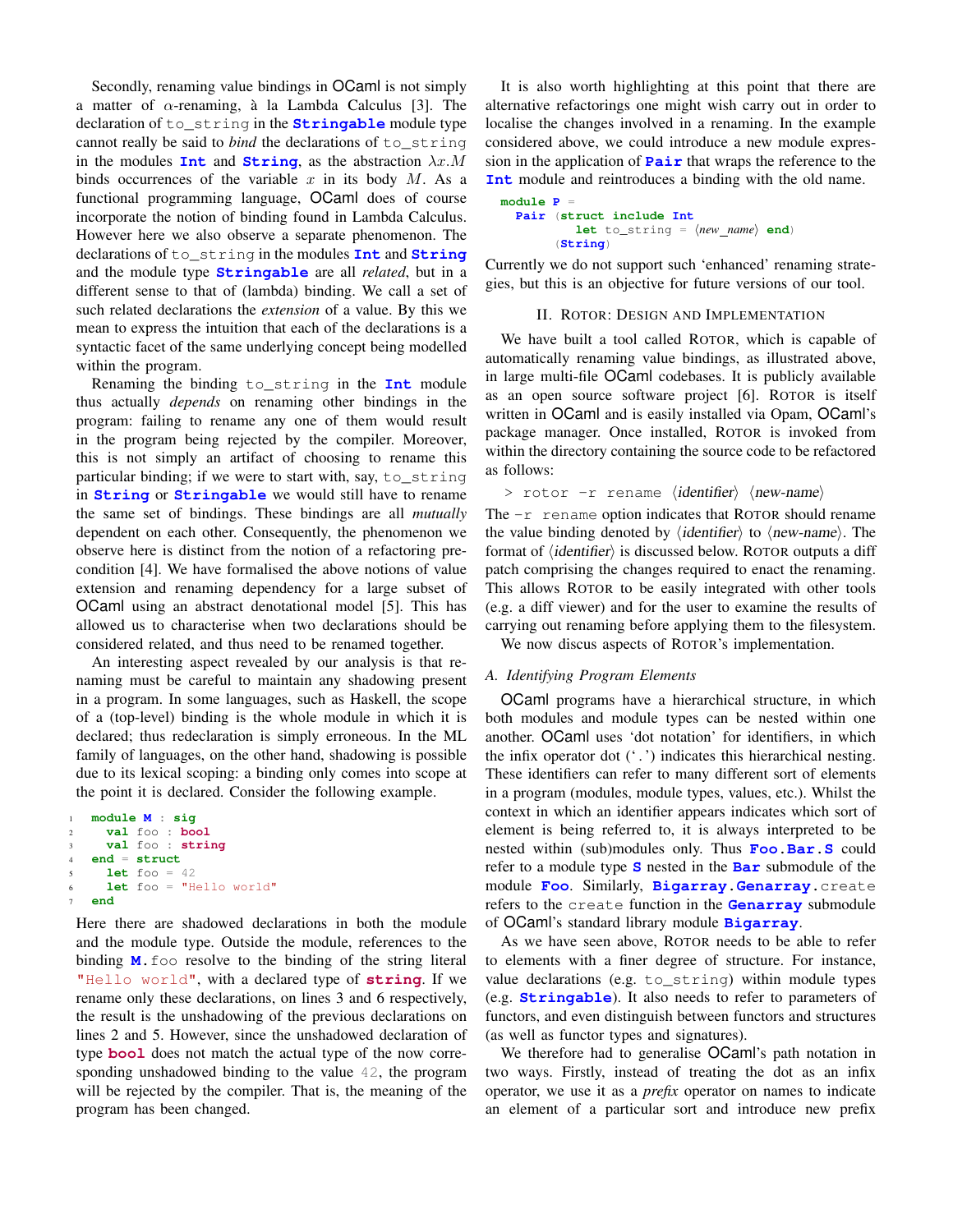operators to express other sorts (e.g. module, module type, value). Secondly, the hierarchical structure is now represented by the sequencing of prefixed names. ROTOR currently uses the operators '.', '#', '%', '\*', and ':' to indicate structures, functors, structure types (i.e. signatures), functor types, and values, respectively. This scheme is extensible: we can easily add representations for other sorts of OCaml language element (e.g. value types, exceptions, classes, objects, etc.) by adding new prefix operators. We also introduce an indexer element of the form  $[i]$ , to stand for the  $i<sup>th</sup>$  parameter of a functor or functor type. ROTOR's uses the following syntax for identifiers.

$$
\langle significant\rangle ::= `.' | '#' | '%' | '.*' | ':\\\langle id\_link \rangle ::= \langle significant\rangle \langle name \rangle | '[' \langle index \rangle ']'\langle identifier \rangle ::= \langle id\_link \rangle | \langle id\_link \rangle \langle identifier \rangle
$$

where the nonterminal  $\langle name \rangle$  denotes a standard OCaml (short) identifier, and  $\langle number \rangle$  denotes a positive integer literal. So, for example, .Set%S:add refers to the add value declaration within the **S** module type within the **Set** module. Similarly, .Set#Make[1]:compare refers to the declaration of the compare value in the first parameter of the **Make** functor within the **Set** module.

#### *B. Reuse of the OCaml Compiler*

ROTOR must carry out many common language processing tasks. For example, it must parse source code into abstract syntax trees (ASTs). It also relies on binding analysis, to determine whether an occurrence of an identifier resolves to the binding to be renamed or not. Rather than reimplement existing functionality ROTOR uses OCaml's compiler-libs package, which provides an interface to the compiler. This allows it to obtain and manipulate abstract syntax trees directly, delegating all parsing and type checking to the compiler itself. Moreover, ROTOR can avoid having to be aware of complex build environments (including passes of preprocessors, e.g. PPX) by reading the ASTs directly from the .cmt files produced by the compiler and stored on the filesystem. The OCaml compiler also stores detailed information in the AST regarding the source file locations of each syntactic element. Thus it is very straightforward for ROTOR to generate the diff patch describing the renaming.

#### *C. Use of Visitor Classes*

The core of ROTOR's operation involves performing traversals of various types over the program's abstract syntax trees. For this, we have made use of the recently developed visitors syntax extension for OCaml [7]. This automatically generates classes whose methods perform a bottom-up traversal of values of a given set of datatypes. By default, these visitors do not perform any operation in particular, beyond the basic traversal. However by overriding particular methods complex computations can be carried out on these data values. This extension thus provides a basis in OCaml for similar capabilities to those found in Haskell's SYB generic programming library [8].

#### *D. Computing Renaming Dependencies*

For a given value binding, ROTOR computes its set of renaming dependencies (i.e. the value extension to which it belongs) using a worklist algorithm, starting with a working set consisting of the primary binding to be renamed. To process each dependency in the worklist, ROTOR analyses the AST of each source file that depends on the module containing the binding. ROTOR then generates dependencies based on identifying certain syntactic patterns, with each newly generated dependency that has not already been processed being added to the worklist. ROTOR outputs the full list of dependencies generated, along with provenance information, to a log file.

*1) Module and Signature Includes:* In renaming a binding .A:foo, if ROTOR detects that module **A** is included in another module **B**, e.g.

#### **module B** = **struct include A end**

then a dependency .B:foo is generated. Analogously,

```
module type T = sig include S end
```
would generate the dependency %T:foo for the binding %S:foo. The reverse is also true.

*2) Module and Module Type Aliases:* Dependencies are generated similarly when module or module types are aliased.

```
module B = A
module type S = T
```
Here, the dependencies .B:foo and %S:foo would be generated for bindings .A:foo and %T:foo, respectively, and vice versa.

*3) Module Type Annotations:* In renaming %S:foo, dependencies are generated by module type annotations, e.g.

**module A** : **S** = . . .

Here the dependency .A:foo is generated. In the opposite direction, the dependency %S:foo is only generated for renaming .A:foo when the module type **S** actually contains a declaration of foo (N.B. it need not: module types can be used to hide sub-components of modules). Module type annotations on functor parameters also generate dependencies, e.g.

**module F** (**X** : **S**) = . . .

generates #F[1]:foo for %S:foo, and vice versa.

*4) Functor Applications:* In renaming in functor parameters, e.g.  $\#F[1]:f\circ\circ$ , the application

```
\text{module } M = \textbf{F} \quad (\textbf{N})
```
generates the dependency .N:foo. In the reverse direction, .N:foo would only generate #F[1]:foo if the declared type of **F**'s first parameter contains a declaration for foo.

*5) Module Type Constraints:* In renaming .M:foo, if ROTOR encounters a module type constraint

#### **S with module N** = **M**

a dependency %S.N:foo is generated, but only if **N** contains a declaration of foo (the type of module **N** is only required to be a supertype of that of module **M**). A dependency is also generated in the reverse direction.